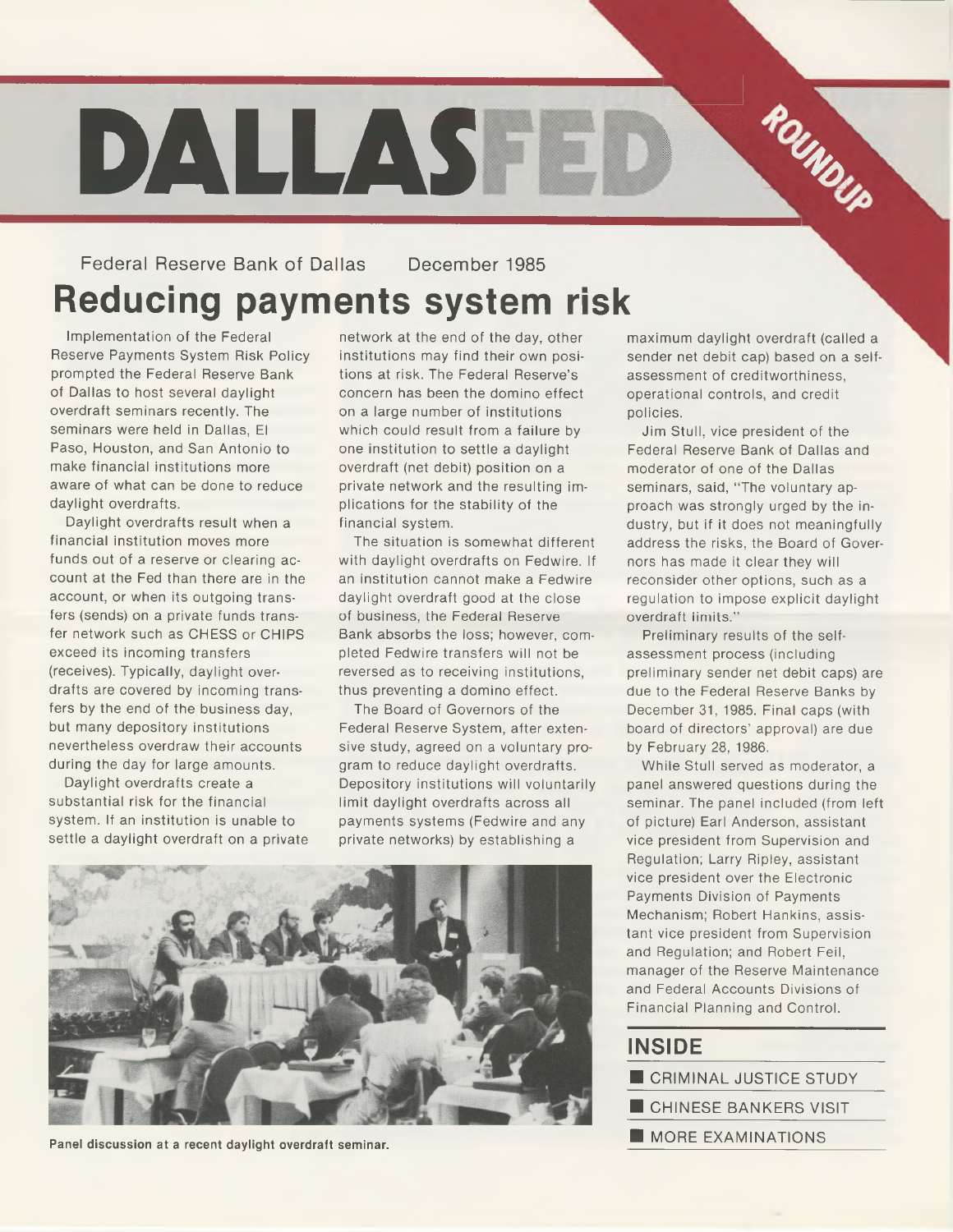# **Chinese bankers visit Fed**

Five officials from the People's Bank of China visited the Dallas/Fort Worth area November 14-17 under the sponsorship of the Federal Reserve Bank of Dallas. The People's Bank of China serves as the central bank of the People's Republic of China and its billion-plus population. Their visit to this country, arranged by Federal Reserve Board Chairman Paul A. Volcker, was aimed at familiarization with central banking operations techniques used by their United States counterparts.

The group, which included Li Xiang Rui, president of the People's Bank Shanghai branch, Zhou Zhengging, president of the Beijing branch, Wang Wei, president of the Hubei branch; and Fan Di and Liu Zhaobin, research officers, met with senior officials of the Federal Reserve Bank of Dallas and RepublicBank Dallas.

Robert D. Rogers, president and chief executive officer of Texas Industries, Inc., Dallas, and chairman of the Federal Reserve Bank of Dallas' Board of Directors, presided over a luncheon for the Chinese central bankers, while Drew Hogwood, assistant vice president of the Public Affairs Department, coordinated sightseeing activities around Dallas and Fort Worth for the visitors.

Recapping the visit, Hogwood stated, "Li expressed regret that the length of their visit did not permit them to see the many other faces of the Dallas Fed's territory in Texas, Louisiana, and New Mexico. The group members confessed that they were most pleasantly surprised by the genuine friendliness and hospitality of Americans."

Prior to their arrival in Dallas, the five Chinese officials visited the Board of Governors headquarters and the Federal Reserve Banks of New York and Minneapolis. Before returning to China on November 21, they visited the Federal Reserve Bank of San Francisco.



**Chinese bankers discuss banking policies with George Cochran, senior vice president, while visiting the Dallas Fed.**

**Although the other Federal Reserve Districts will be closed to observe Martin Luther King's birth**day, the Federal Reserve Bank of **Dallas and its Branch offices in El Paso, Houston, and San Antonio** *w ill be open* **on Monday, January 20, 1986.**

**The Eleventh Federal Reserve District follows the holiday schedule set by the Texas Legislature which does not list that day as a holiday for 1986.**

**Should your institution wish to close that day, submit the resolution from your board of directors, signed by the president of the institution to the Commissioner, Department of Banking, 2601 North Lamar, Austin, TX 78705, and also, post signs 15 days prior to the holiday to alert customers.**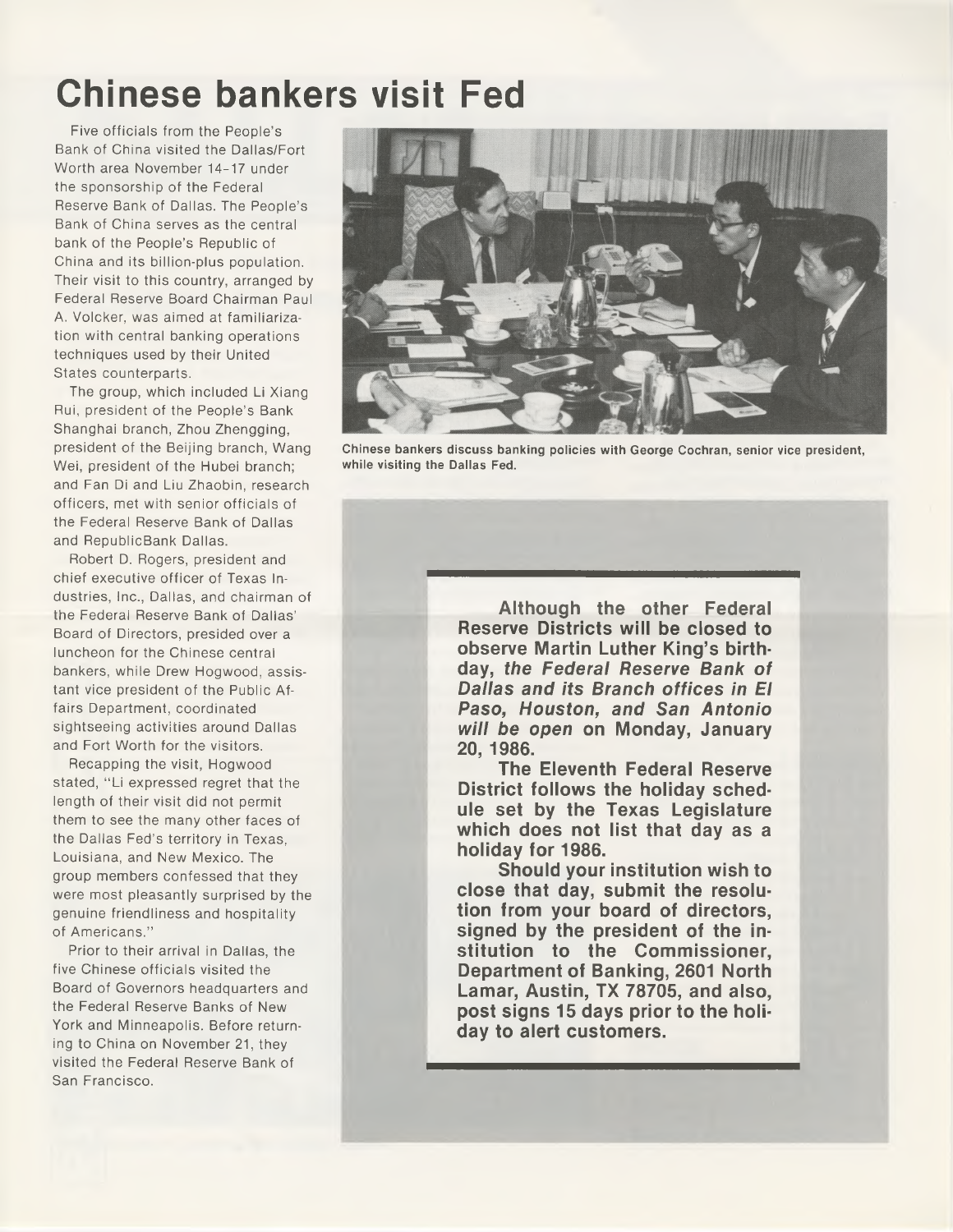# **Dallas Fed officials assist in study**



#### **Rogers**

Robert D. Rogers, chairman of the Dallas Fed's board of directors and Lyne H. Carter, vice president of the Operations Analysis Department, the Facilities Services, Management and Records Department, and Protection Department, played key roles in the recent study of the Dallas County Criminal Justice System.

Rogers, who is president and chief executive officer of Texas Industries, Inc., also serves as chairman of a nine-member advisory board that oversees Dallas United and was instrumental in its formation.

Dallas United, a volunteer civic group, is a program in which private businesses lend executives on a fulltime, cost-free basis to a local public authority. It was created one year ago and is jointly sponsored by the Dallas Chamber of Commerce and the Dallas Citizens Council. Its goal is to help a particular public agency operate its departments and programs more effectively.

Invited by Dallas County to do its first study on the criminal justice system in March, a Dallas United task force began phase one which involved a step-by-step documentation of the most critical operations in the criminal justice system.

The second phase of the study, which Carter worked on, began in July. This team developed the findings done by the first group and reported ways officials could streamline the operations of the criminal justice system in reducing costs to the county for jail inmate housing, speeding trails for those incarcerated and reducing the need for expansion of jail space.

Dallas United made 22 recommendations designed to reduce unnecessary jail spending and improve the efficiency of the criminal justice system. The leaders of the criminal



## **Carter**

justice system completely endorsed these recommendations and pledged to put them in place at the earliest possible time. Estimated net savings totaled over \$5 million per year. Also, the recommendations would defer capital costs of from eight to 19 million dollars.

In addition to his work on the task force, Carter serves as secretary to the Federal Reserve System's Conference of Presidents (chaired this year by Dallas Fed President Robert H. Boykin) and secretary to the Fed's Conference of First Vice Presidents (chaired by the Dallas Fed First Vice President William H. Wallace).

## **NEWS BRIEFS-**

## **Fedwire Schedule Changes**

The Board approved two modifications to the Fedwire operating schedule which will become effective January 1, 1986.

The deadline for interdistrict third party wire transfers has been changed from 4:30 P.M. to 5:00 P.M. Eastern time. Also, Fedwire will begin opening no later than 9:00 A.M. Eastern time.

## **Regulation B Revised**

The Board approved final revision to Regulation B—Equal Credit Opportunity—which will assist creditor compliance and increase protection for credit applicants. Though the final

revisions became effective December 16, creditors may continue current procedures until October 1, 1986.

## **Regulations G, T, and U Amended**

Amendments have been made by the Board of Governors of the Federal Reserve System to Regulations G, T, and U—Securities Credit Transactions.

To obtain a copy of the amendments or Circular 85-114 announcing the changes, contact Tony West in the Public Affairs Department at (214) 651-6289. For further interpretation of these changes, contact the Legal Department at (214) 651-6171.

## **Regulation AA Updated**

The Board of Governors of the Federal Reserve System has issued a revised pamphlet to Regulation AA, effective January 1, 1986.

Previously, the Regulation consisted of one subpart on consumer complaints. The second subpart added guidelines for the credit practices rule which covers topics such as unfair credit-contract provisions, and unfair or deceptive practices involving co-signers.

For revised copies of Regulation AA, contact the Public Affairs Department at (214) 651-6289. For interpretation of any or part of the revision, contact the Legal Department at (214) 651-6171.